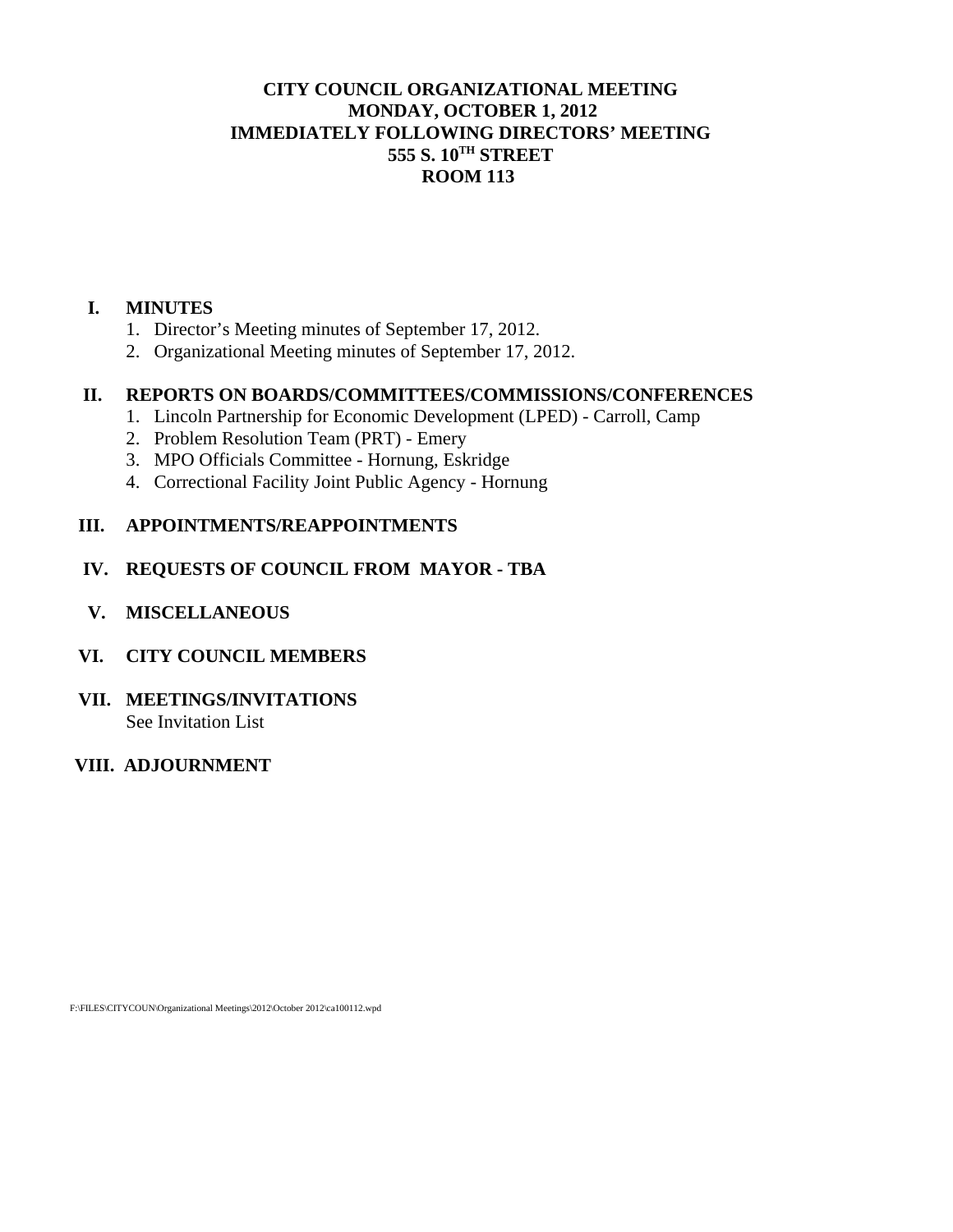## **MINUTES CITY COUNCIL ORGANIZATIONAL MEETING MONDAY, OCTOBER 1, 2012**

**Present:** Adam Hornung, Chair; Carl Eskridge, Vice Chair; Jon Camp; Jonathan Cook; Doug Emery; and DiAnna Schimek

#### **Absent:** Gene Carroll

**Others:** Rick Hoppe, Chief of Staff; and Denise Pearce, Senior Policy Counsel

Chair Hornung opened the meeting at 2:26 p.m. and announced the location of the Open Meetings Act.

#### **I. MINUTES**

- 1. Director's Meeting minutes of September 17, 2012.
- 2. Organizational Meeting minutes of September 17, 2012.

With no corrections the above minutes were approved.

### **II. REPORTS ON BOARDS/COMMITTEES/COMMISSIONS/CONFERENCES**

#### **1. Lincoln Partnership for Economic Development (LPED) - Carroll, Camp**

Will present next meeting.

#### **2. Problem Resolution Team (PRT) - Emery**

Emery stated the PRT now only has three (3) active cases. Several on monitor. Also, two (2) properties in the process of being bought, one to be used as a church parking lot and the other used by Northeast High students as location to build a house.

### **3. MPO Officials Committee - Hornung, Eskridge**

Hornung stated Randy Peters now represents the Nebraska Department of Roads, replacing Monty Frederickson. Discussed projects the City is considering, including the South Beltway, South 56<sup>th</sup>, and other large projects. Had a formal, and informal, discussion on the South 56<sup>th</sup> Street project and hopefully will proceed quicker. Hornung added the rest of the meeting centered on updates to the Transportation Improvement Program, and reallocation of monies. There was left over grant money from the Federal Government, but the State was unable to use, and therefore the City can use for general resurfacing some of the trail. Essentially, the City has projects shovel ready and were able to receive a little more money.

### **4. Correctional Facility Joint Public Agency - Hornung**

Hornung stated they approved expenditures for Sampson Construction and Clark Enersen. Approved an accountant and discussed a warehouse bid in the amount of approximately \$661,000.00. Set up engagement with the auditor, the same as used in the past. Eskridge asked if the warehouse was unexpected? Hornung replied no, it went through the City's public bid process, and was in the plans. It is a steel warehouse and not on the top priority list.

Camp asked if the JPA Committee was discussing the suggestion by the County to have the City pay higher jail fees? Hoppe added, booking fees. Hornung replied it has not come to the JPA. Emery hopes the City fights an increase. Hoppe stated they sent a letter to the County Board expressing concern. In light of the agreement that created the opportunity to build the jail.